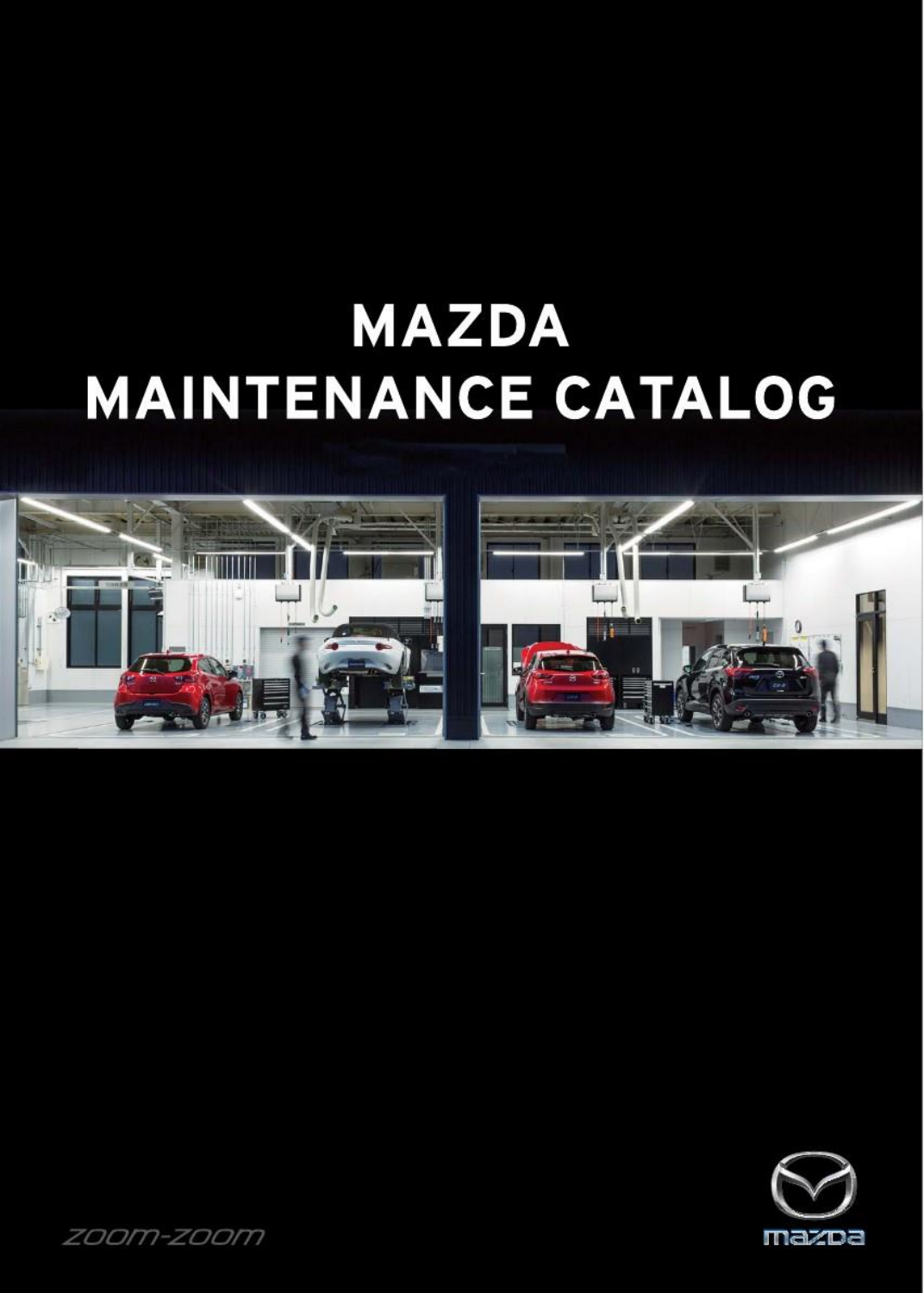An eco-friendly performance protecting our rich natural environment and beautiful landscapes, safety features designed to prevent accidents and protect the passengers, and an experience of free maneuvering that can achieve the "Jinba Ittai" ("Unity between horse and rider") sensations. We offer a secure and comfortable after service in order to ensure the best possible driving experience for all our customers driving Mazda cars, designed to capture the perfect balance between the "celebrate driving"

and "excellent environmental/safety performance", and to impress our customers with Mazda philosophy.

Our goal is to make sure our customers always enjoy driving.



# **Contents**

# 1 Car Inspection and Maintenance

This chapter explains the importance of our secure Mazda service and inspection/maintenance, and provides information about the inspection schedule and items.

# 2 Mazda Technology

This chapter focuses on the latest mechanism adopted in Mazda Technology, such as SKYACTIV TECHNOLOGY

# 3 Periodic Replacement Parts

Our cars include many parts that need to be replaced periodically. This chapter explains the functions of those parts, what happens when the parts deteriorate, and when to replace them.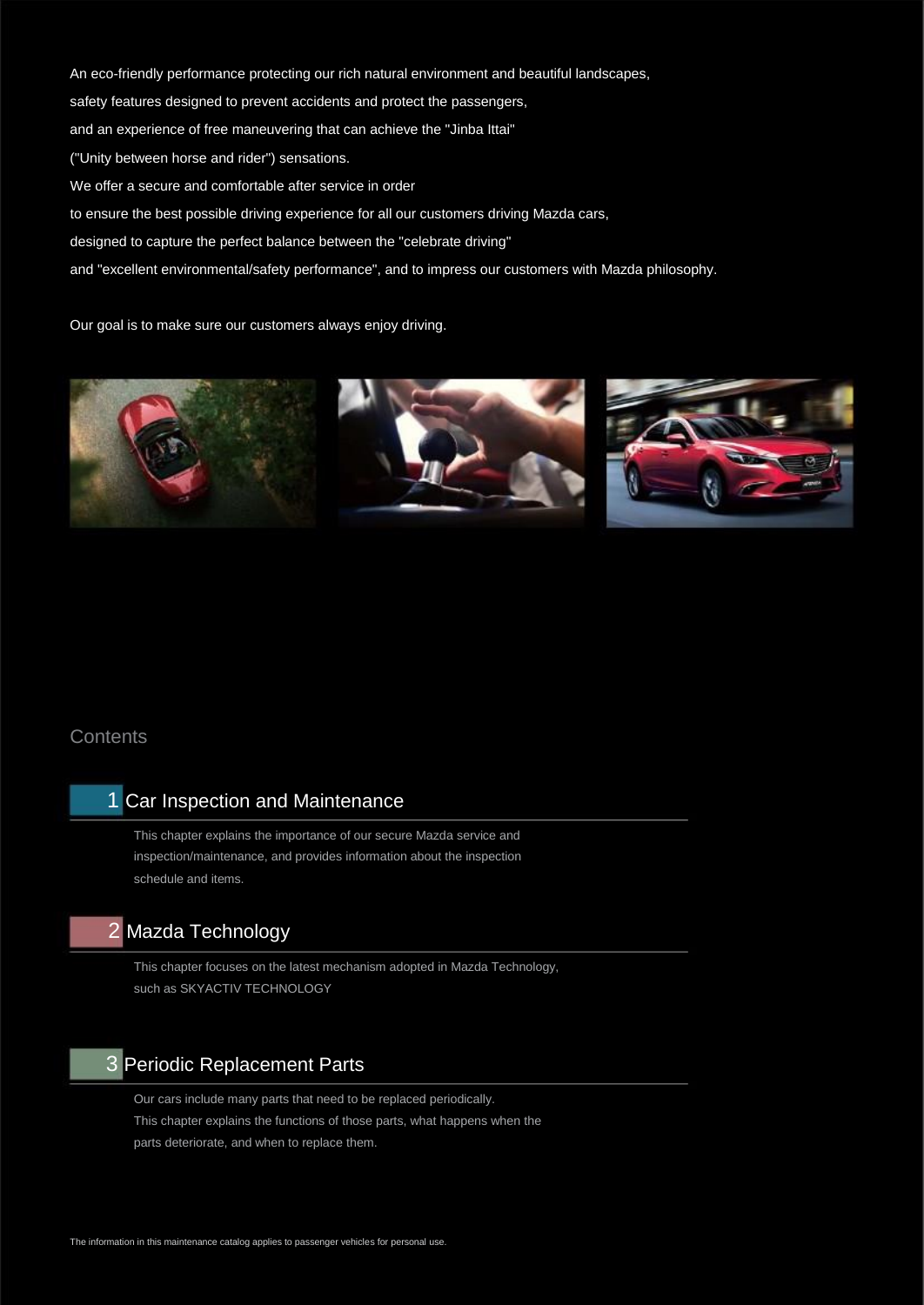# Car Inspection and Maintenance

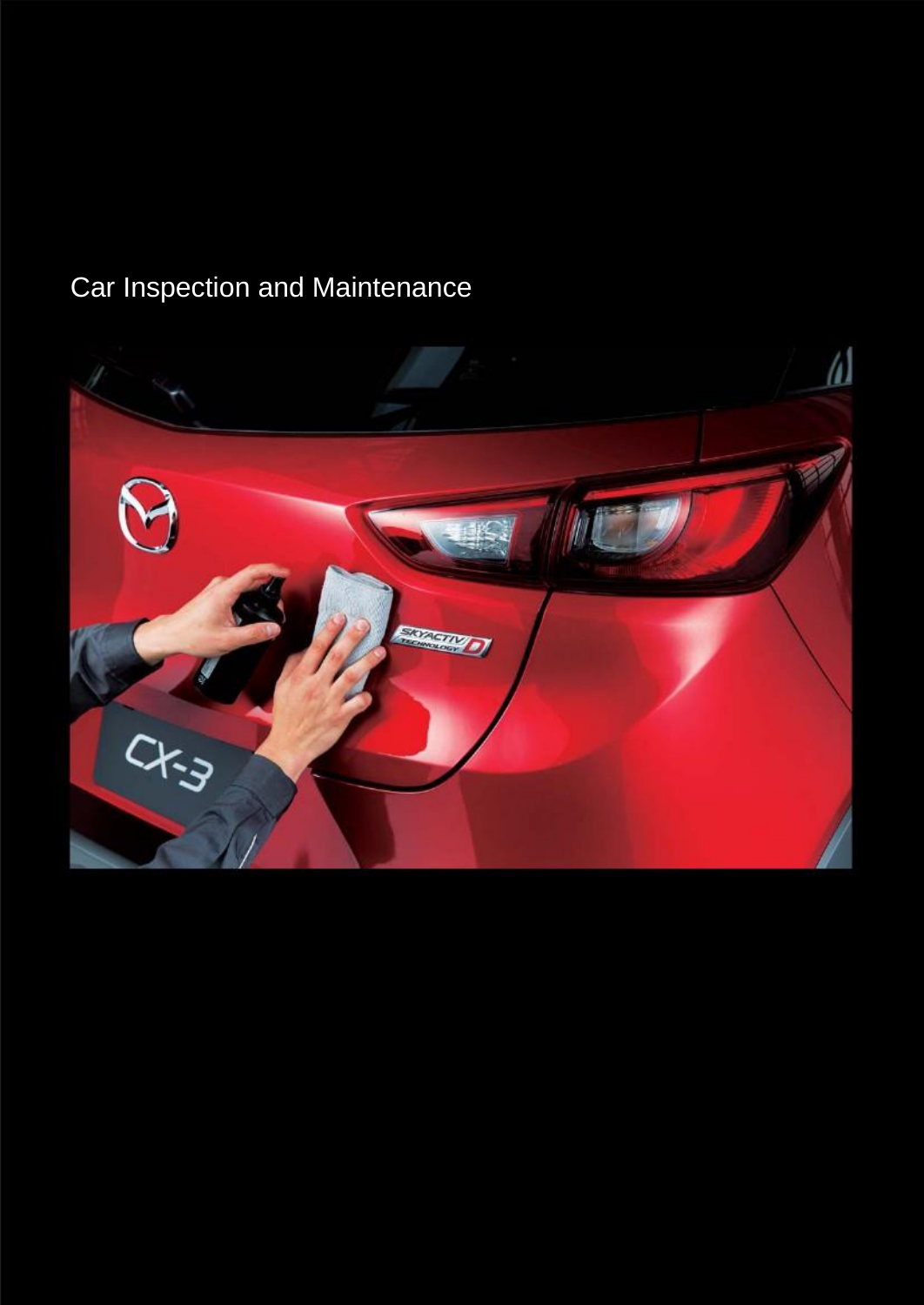# ■ Mazda Service

In order to always ensure the "Celebrate Driving" and "Excellent Environmental/Safety Performance" that characterize Mazda cars, the Mazda specialists at our dealerships offer their knowledge and expertise to keep your car in excellent condition.



### About Mazda Specialists

Our car specialists are trained within the original Mazda qualification system that includes qualification "training" and "qualification exams".

### Our Service Staff

●Our Mazda service advisors use their broad knowledge and deep understanding of Mazda cars to offer advice for a safe, secure and comfortable driving experience to our customers. ● Mazda service engineers know our cars and technology inside out, from the car basics to the latest SKYACTIV TECHNOLOGY.

# **Training**

In addition to standard training, we provide training for new-model cars focusing on novel mechanism and new technology in order to provide adequate services for the customers who purchase new-model cars.

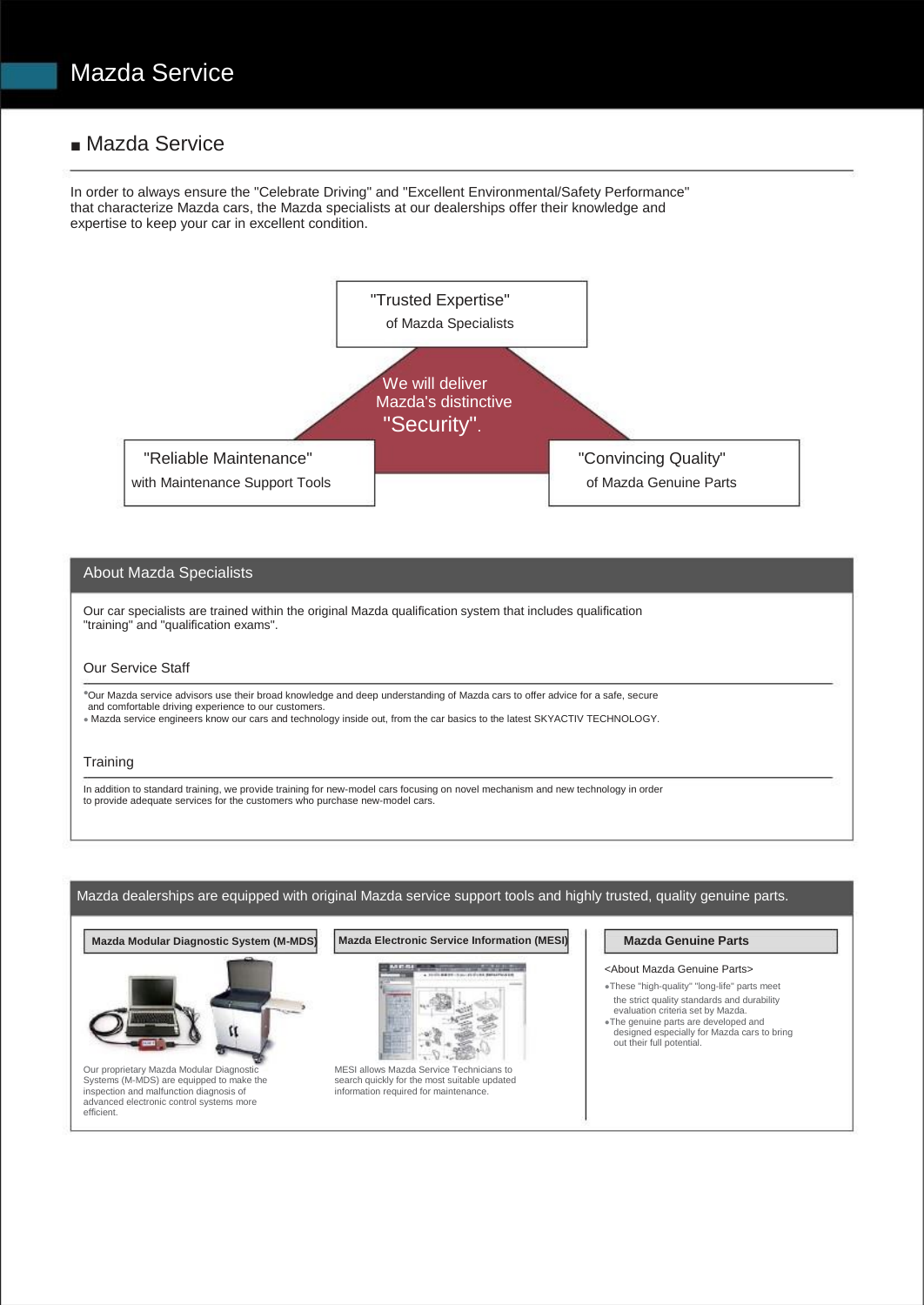| Warranty                     |                                |                         |                             |                                                                                                                       |         |
|------------------------------|--------------------------------|-------------------------|-----------------------------|-----------------------------------------------------------------------------------------------------------------------|---------|
| New Car<br>Purchased         | Year                           |                         | 3 Years                     |                                                                                                                       | 5 Years |
|                              |                                |                         |                             |                                                                                                                       |         |
| <b>Manufacturer Warranty</b> |                                |                         |                             |                                                                                                                       |         |
| of a new car                 | 3 years after the registration | a mileage of 100,000 km | (whichever<br>comes first). |                                                                                                                       |         |
|                              |                                |                         |                             |                                                                                                                       |         |
|                              |                                |                         |                             | In-house / Extended Warranty<br>2 years or 40,000km upon the<br>expiry of General warranty<br>(whichever comes first) |         |
|                              |                                |                         |                             |                                                                                                                       |         |

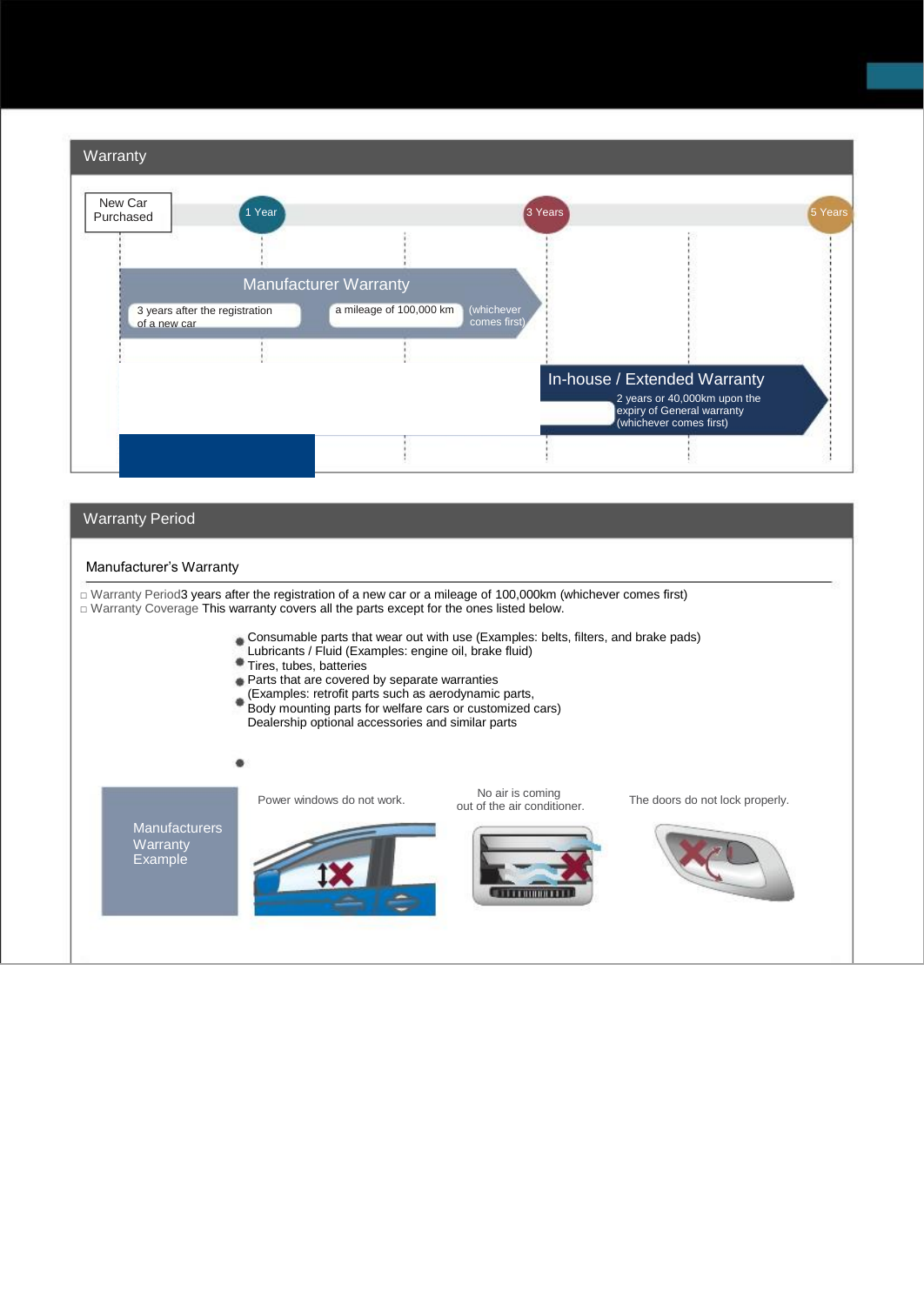# Scheduled Maintenance Schedule

For a safe, secure and comfortable driving experience, we recommend owner maintenance and proper scheduled Maintenance for your car.

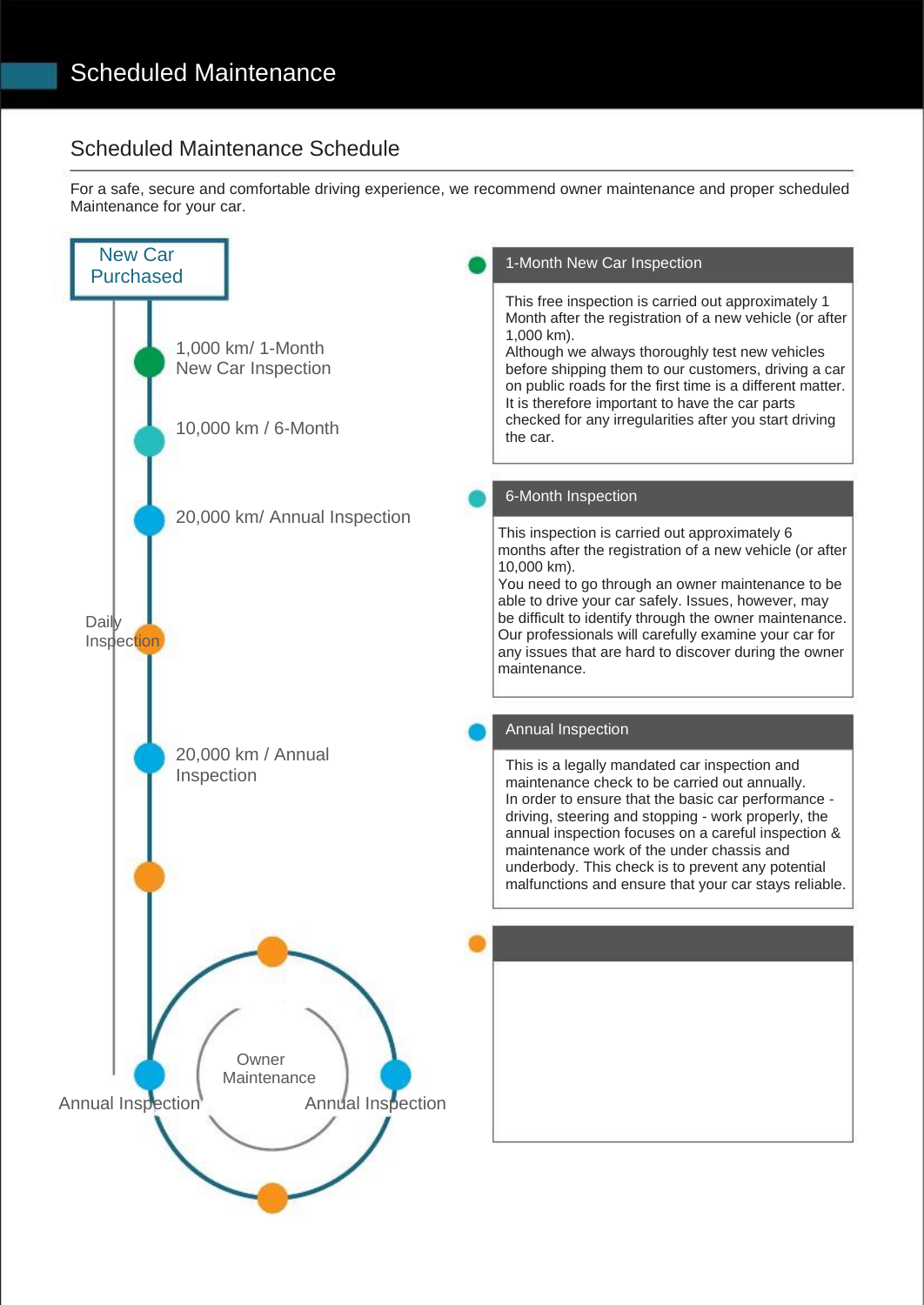# Scheduled Maintenance



### Engine Room







Looseness / damage



Car Interior **According to the Engine of Leaks / level** ■Engine coolant Level ■Engine coolant Level ■Brake fluid Level ■Clutch fluid Level



■Engine ■Fuel Leaks ■Emissions



a systems Light operation / Contamination and damage

■Turn signals Flashing / Contamination and damage



Damage / installation /<br>fluid leaks

■Brake hoses and brake pipes

■Brake pedal Play / pedal reserve ■Brakes Braking performance

10,000km Inspection Engine Room

■Tires Air pressure ■Wheel nuts and bolts Looseness





■Power steering Oil leaks ■Steering gear box Oil leaks



Oil leaks ■Differential Oil leaks





■Engine oil Level



■Battery fluid Level



■Power steering belt Looseness / damage ■Fan belt Looseness / damage ■Air pump belt (Cars with rotary engines) Looseness





Low-speed operation and acceleration ■Emissions

### **Car Interior** Car Interior Car Interior Car Interior Car Interior Car Interior Car Exterior



■Brakes Play / pedal reserve Braking performance



and floor board when disengaged ■Clutch pedal Play / gap between the pedal



brake Lever (Pedal) travel



a systems ■Turn signals Light operation / contamination or damage

Flashing / contamination or damage



■Windshield washer fluid Fluid level, injection performance ■Windshield wipers Wiping performance

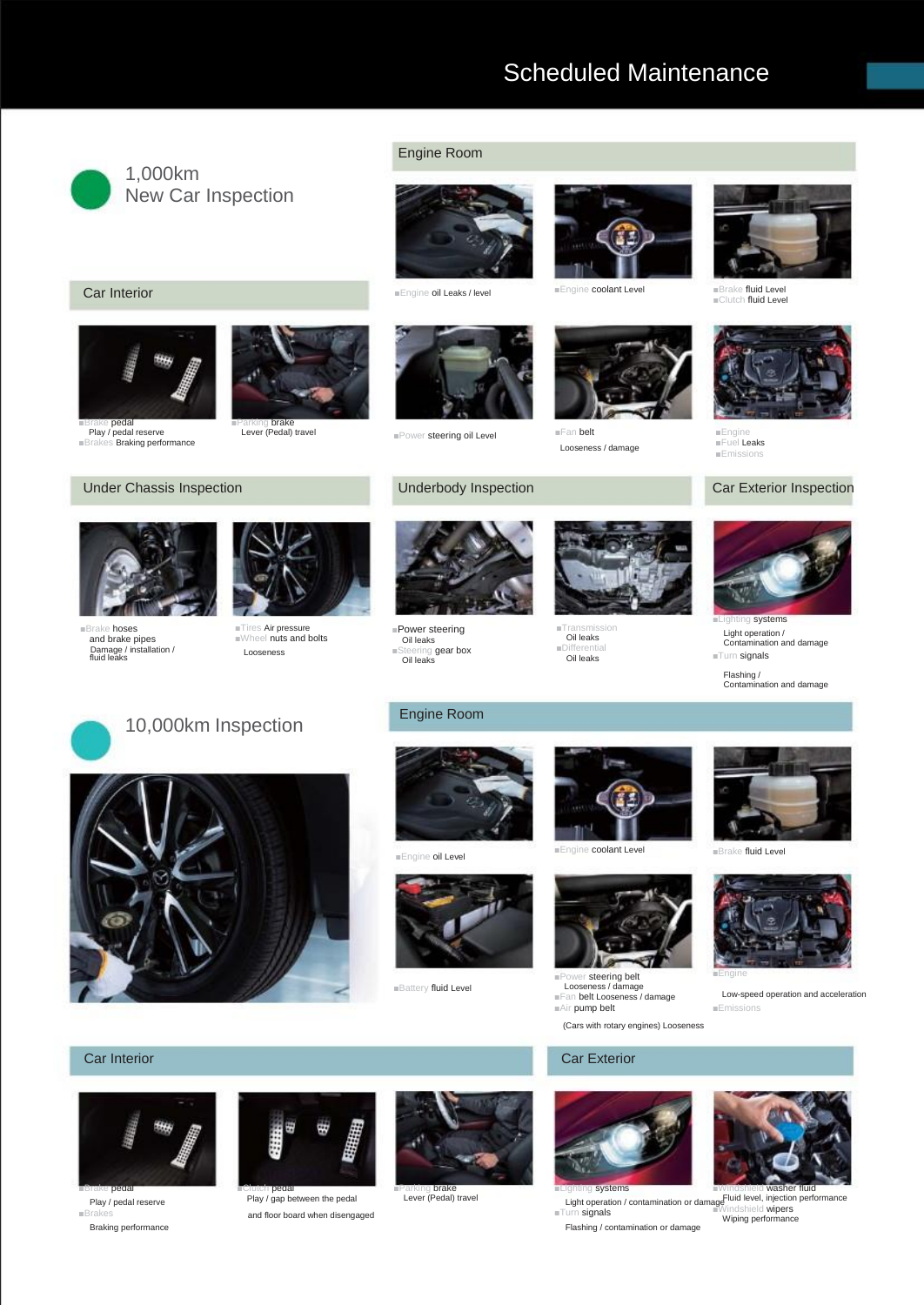# Scheduled Maintenance



# 20,000 km Annual Inspection

This is a car inspection and maintenance check to be carried out annually. In order to ensure that the basic car performance - driving, steering and stopping - work properly, the annual inspection focuses on a careful inspection and maintenance work of the under chassis and underbody. This check is to prevent any potential malfunctions and ensure that your car stays reliable.



■ : These inspection items may be left out depending on the car mileage.

Engine Room





Contamination / clogging / damage



■Spark plug condition ■Ignition **timing**<br>■Distributor **cap condition** 



Looseness / damage

■Fan belt Looseness / damage



■Battery Loose or corroded terminals

and floor board when depressed ■Brakes Performance

■Brake pedal Play / gap between the pedal

### Car Interior



CO and HC density / color



(only for some vehicle models)



Play / gap between the pedal **and navigation system function**<br>Check the field of vision in the front

and to the left (only for some vehicle models)

brake Lever (Pedal) travel / performance





and floor board when disengaged